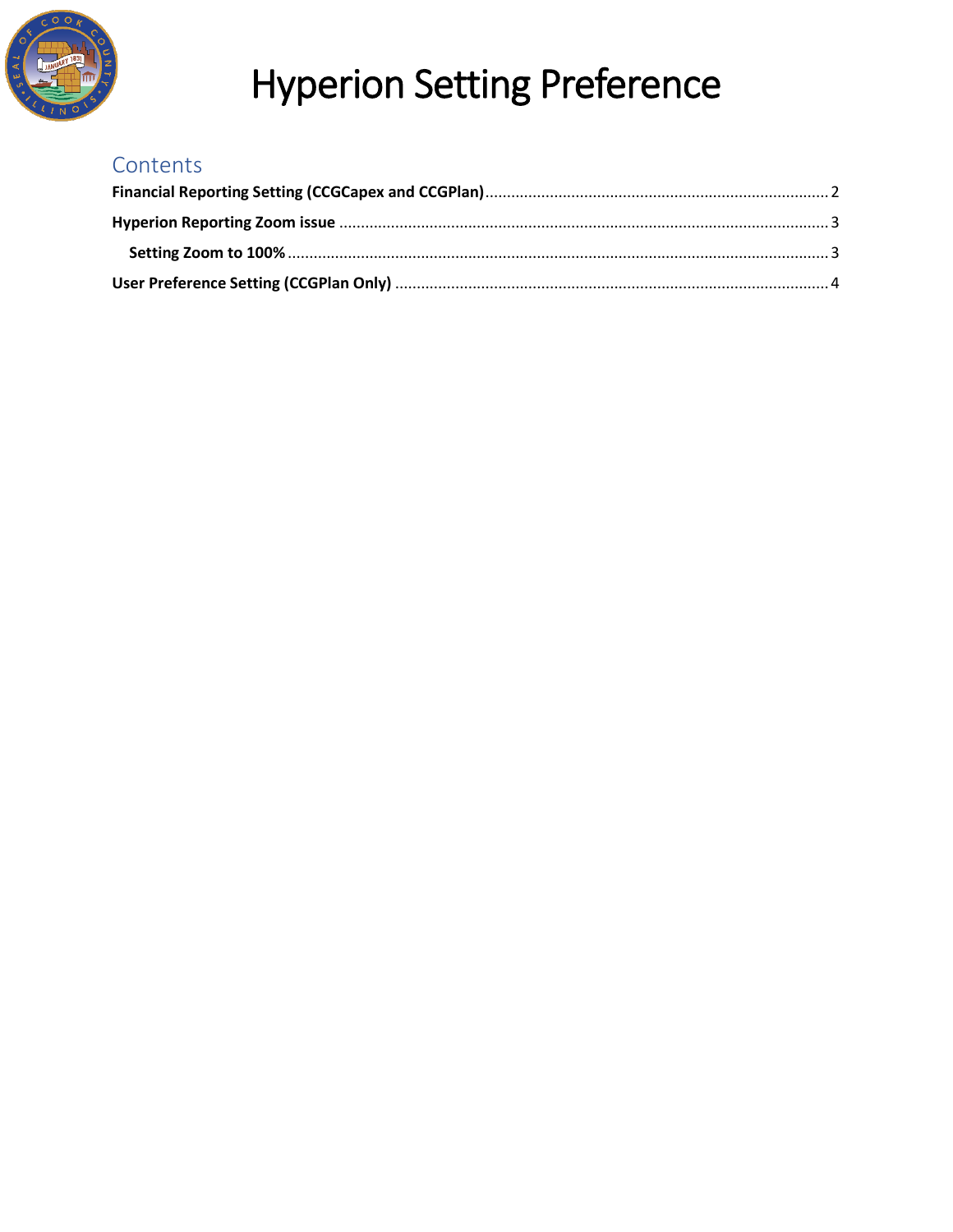

### <span id="page-1-0"></span>Financial Reporting Setting (CCGCapex and CCGPlan)

Note: *This setting applies for running any reports for Capital Budget (CCGCAPEX) or Position Budget (CCGPlan)*

- Go to Hyperion PROD http://hypprod.ccounty.com/workspace/index.jsp
- Navigate to: File > Preference...

|          | <b>Enterprise Performance M</b>                              |
|----------|--------------------------------------------------------------|
| Navigate | <b>Tools</b><br><b>Favorites</b><br>File View<br><b>Help</b> |
|          | New                                                          |
|          | Open                                                         |
| Home     | Close                                                        |
| /Share   | <b>HomePage</b><br>Preferences                               |
|          | Log Off                                                      |
|          | Exit<br>ntly Opened                                          |

- Click on "Financial Reporting" Tab
- Make sure User Point of View setting is Set to "ON"

| <b>Preferences</b>                               |                                                                                                                   | ×                                                                                  |
|--------------------------------------------------|-------------------------------------------------------------------------------------------------------------------|------------------------------------------------------------------------------------|
| $\sqrt{x}$                                       | <b>Financial Reporting</b>                                                                                        |                                                                                    |
| General                                          | Reporting Studio<br>General                                                                                       |                                                                                    |
| Authentication                                   | Default Preview Mode<br><b>O</b> HTML Preview<br><b>PDF Preview</b>                                               | Merge Equivalent Prompts<br>Annotation Print Details                               |
| Explore<br>SQR Production Reporting              | <b>User Point of View</b><br>Preview<br>$\bigcirc$ off<br>$\circ$ On<br>Setup Members                             | Thousands Separator<br>◉ Comma<br>Period<br>Underscore<br>Space                    |
| 剛<br><b>Financial Reporting</b><br>Consolidation | <b>Query-Ready Export</b><br>Mode<br>Export To<br>Worksheet<br>Smart View<br>◯ Workbook<br>Excel Grid<br>Disabled | Decimal Separator<br>Comma<br>◉ Period<br>Underscore<br>Space<br>Date Value Format |
| Planning                                         | <b>Word Export</b><br><b>Export As</b><br>Image<br>(Document(.docx)                                               | MMM d, yyyy<br>$\overline{\phantom{a}}$                                            |
| Help                                             |                                                                                                                   | OK<br>Cancel                                                                       |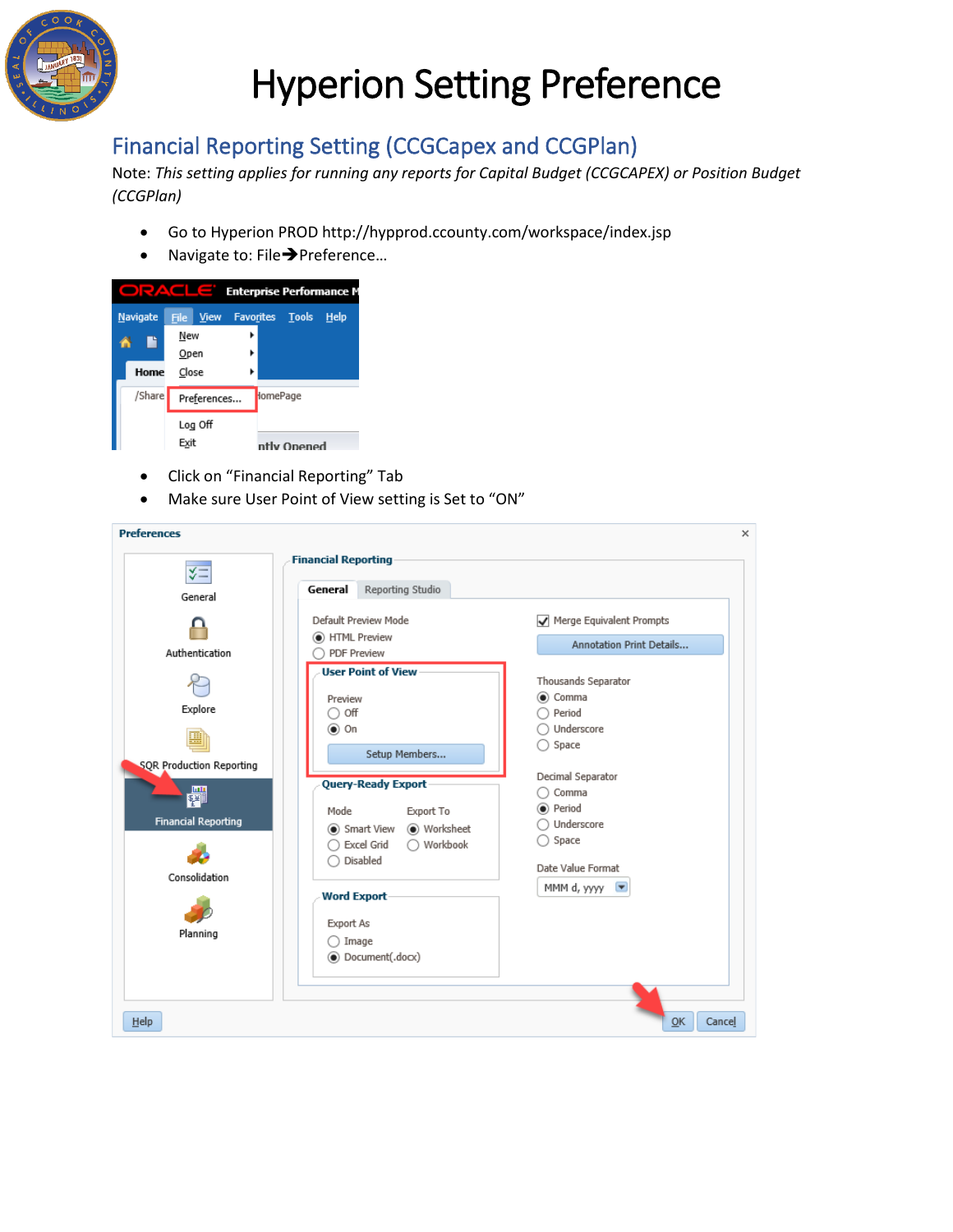

#### <span id="page-2-0"></span>Hyperion Reporting Zoom issue

Note: this issue is related to users not able to click on report or folder. To resolve this issue zoom level in Internet explorer needs to be set to 100%.

#### <span id="page-2-1"></span>Setting Zoom to 100%

- Go to Hyperion PROD<http://hypprod.ccounty.com/workspace/index.jsp>
- Click on "Explore"



- Click on the setting icon of Internet explorer 11
- Go to zoom and select 100%

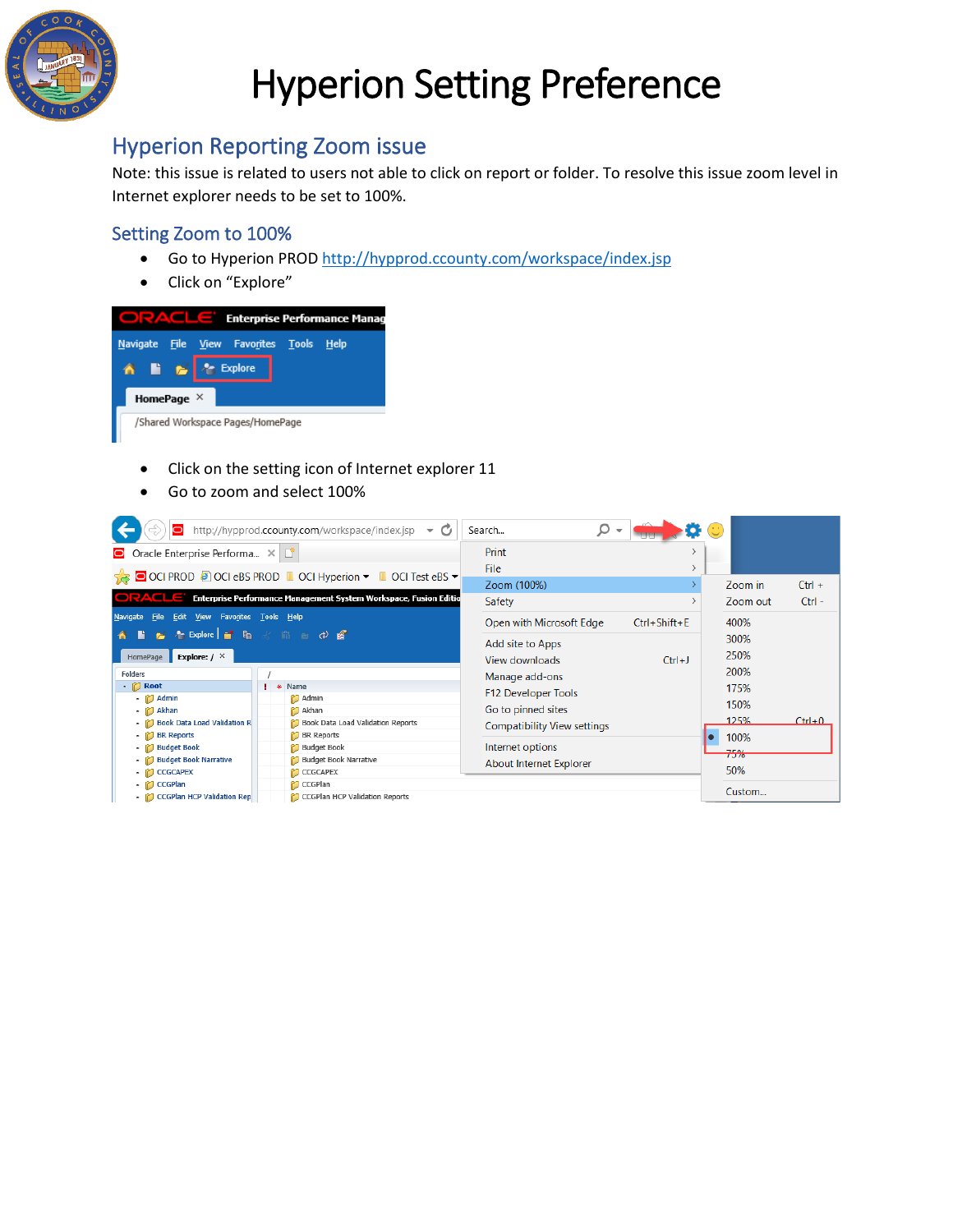

### <span id="page-3-0"></span>User Preference Setting (CCGPlan Only)

Note: This setting is associated only With CCGPlan Application.

- Go to Hyperion PROD<http://hypprod.ccounty.com/workspace/index.jsp>
- Open application Navigate→Application→Planning→CCGPlan



Note: *CCGPlan application must be open before setting the User Preference.* 



Once CCGplan application is open Click On: File→Preference...

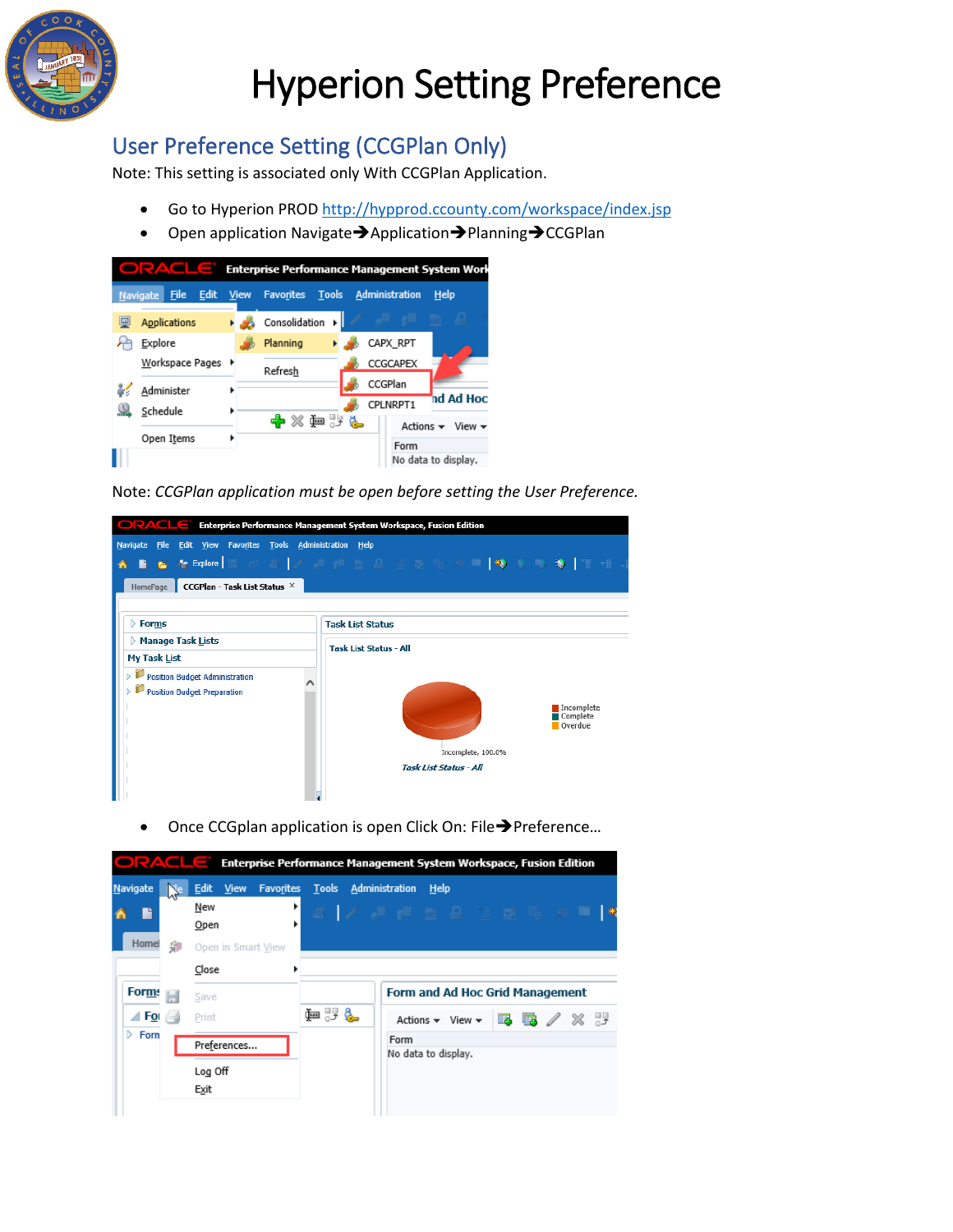

- Under Preference Box
	- 1. Click on Planning Tab
	- 2. Click on User Variable Option Tab
		- **Enter the following for each Dimension POV** 
			- Scenario: Budget
			- Version: Working
			- Year: (Budget Year) example FY22
			- Grant: No\_Grant or "All Grants" or Specific Grant Number
	- 3. Click "Save" and then Click "Ok"
	- 4. Click "Ok"

| <b>Preferences</b>              |                      |                    |                                                  | ×              |
|---------------------------------|----------------------|--------------------|--------------------------------------------------|----------------|
| $\sqrt{x}$                      | Application Settings | Display Options    | <b>User Variable Options</b><br>c<br>Print<br>ms |                |
|                                 | Dimension            | User Variable Name | Selected Member                                  |                |
| General                         | Scenario             | Current Scenario   | Budget                                           | $\overline{a}$ |
|                                 | Version              | Current Stage      | Working                                          | $\sim$         |
| Authentication                  | Year                 | Current Year of Vi | <budget year=""></budget>                        | $\cdots$       |
|                                 | Grant                | <b>Grant Pick</b>  | No_Grant                                         | $\cdots$       |
|                                 |                      |                    |                                                  |                |
| Explore                         |                      |                    |                                                  |                |
|                                 |                      |                    |                                                  |                |
|                                 |                      |                    |                                                  |                |
| <b>SQR Production Reporting</b> |                      |                    |                                                  |                |
| 疊                               |                      |                    |                                                  |                |
| Einancial Reporting             |                      |                    |                                                  |                |
|                                 |                      |                    |                                                  |                |
| Consolidation                   |                      |                    |                                                  |                |
|                                 |                      |                    |                                                  |                |
| Planning                        |                      |                    |                                                  |                |
|                                 |                      |                    |                                                  |                |
|                                 |                      |                    | Save                                             | Reset          |
|                                 |                      |                    |                                                  |                |
| Help                            |                      |                    | OK                                               | Cancel         |